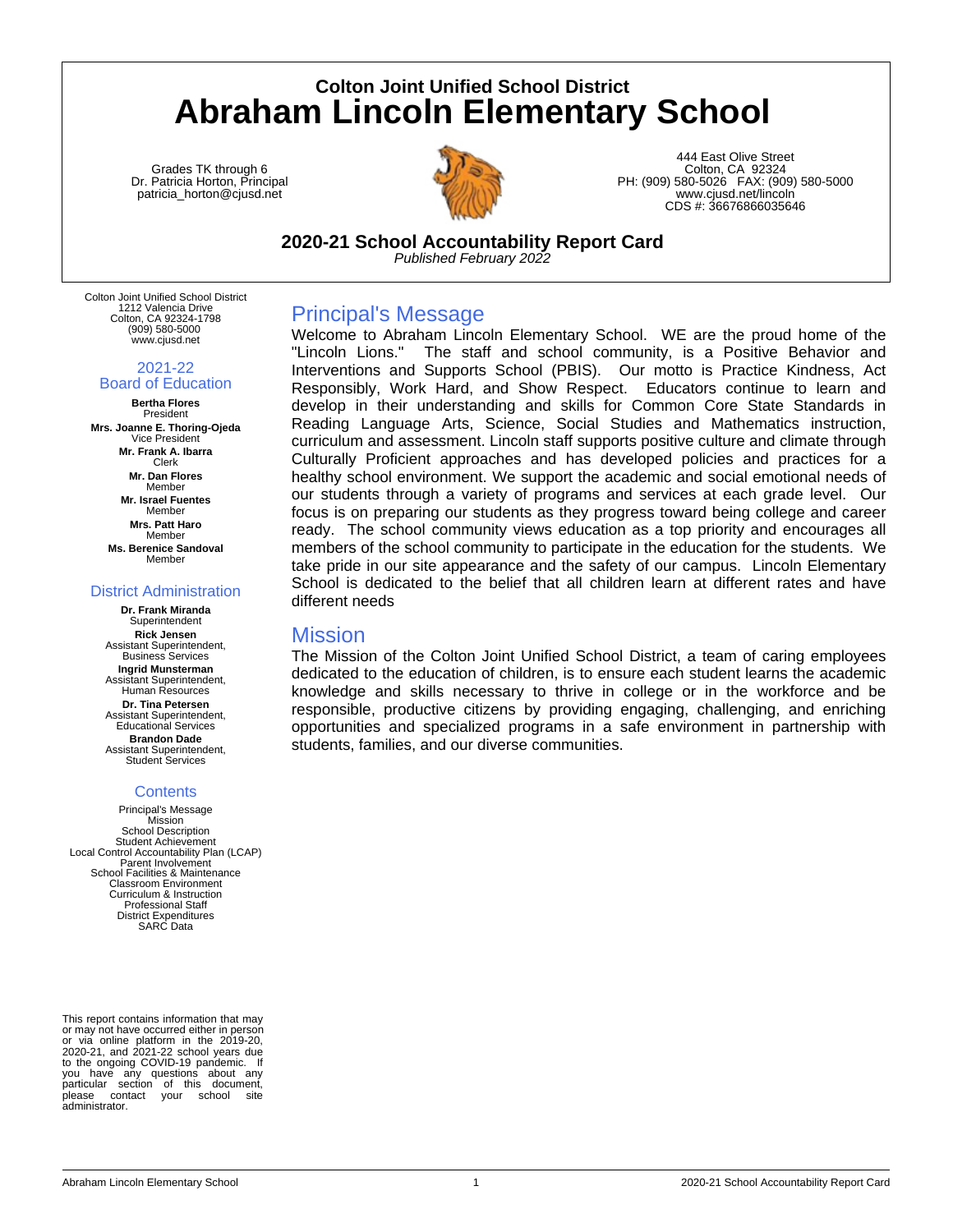## School Description

Abraham Lincoln Elementary School is located in the northwestern region of Colton and serves students in grades transitional kindergarten through six following a traditional calendar. At the beginning of the 2020-21 school year, 654 students were enrolled, including 11.3% in special education, 27.2% qualifying for English Language Learner support, and 92.4% qualifying for free or reduced price lunch.

| <b>Student Enrollment by Student Group / Grade Level</b><br>2020-21 |                                 |                              |               |  |
|---------------------------------------------------------------------|---------------------------------|------------------------------|---------------|--|
| <b>Student Group</b>                                                | % of Total<br><b>Fnrollment</b> | Grade Level                  | # of Students |  |
| Female                                                              | 53.80%                          | Transitional<br>Kindergarten | 0             |  |
| Male                                                                | 46.20%                          | Kindergarten                 | 86            |  |
| Non-Binary                                                          | $0.00\%$                        | Grade 1                      | 94            |  |
| Amer, Indian or<br>Alaska Native                                    | $0.00\%$                        | Grade 2                      | 89            |  |
| Asian                                                               | 0.30%                           | Grade 3                      | 98            |  |
| Black or<br>African-Amer.                                           | 2.90%                           | Grade 4                      | 104           |  |
| Filipino                                                            | 0.30%                           | Grade 5                      | 91            |  |
| Hisp. or Latino                                                     | 94.50%                          | Grade 6                      | 92            |  |
| Native Hawaiian or<br>Pacific Islander                              | 0.00%                           | Ungraded                     | 0             |  |
| Two or More Races                                                   | 0.20%                           |                              |               |  |
| White                                                               | 1.80%                           |                              |               |  |
| <b>English Learners</b>                                             | 27.20%                          |                              |               |  |
| Foster Youth                                                        | 0.60%                           |                              |               |  |
| <b>Homeless</b>                                                     | 3.20%                           |                              |               |  |
| <b>Students Receiving</b><br>Migrant Ed. Services                   | 0.00%                           |                              |               |  |
| Socioeconomically<br>Disadvantaged                                  | 92.40%                          |                              |               |  |
| Students with<br><b>Disabilities</b>                                | 11.30%                          |                              |               |  |
|                                                                     |                                 | <b>Total Enrollment</b>      | 654           |  |

## Student Achievement

#### Physical Fitness

In the spring of each year, Abraham Lincoln Elementary School is required by the state to administer a physical fitness test to all students in grade five. The physical fitness test measures each student's ability to complete fitness tasks in six major areas. Students who either meet or exceed the standards in all six fitness areas are considered to be in the "healthy fitness zone." The chart reported in this document reports only the percentage in each category, not a cumulative total of the results for categories 4 of 6 and 5 of 6. Comparative district and state results can be found at the CDE's website.

| <b>Physical Fitness Test</b><br>Percentage of Students Meeting California Fitness Standards<br>2020-21 |                                                      |                  |                                 |
|--------------------------------------------------------------------------------------------------------|------------------------------------------------------|------------------|---------------------------------|
|                                                                                                        | <b>Percentage of Students Meeting Standards</b>      |                  |                                 |
| Grade Level<br>Tested                                                                                  | Four of Six Fitness Five of Six Fitness<br>Standards | <b>Standards</b> | Six of Six Fitness<br>Standards |
| Fifth                                                                                                  | N/A                                                  | N/A              | N/A                             |

*Note: Due to the COVID-19 crisis, the Physical Fitness Test was suspended during the 2020-2021 school year and therefore no data are reported.*

#### California Assessment of Student Performance and **Progress**

The California Assessment of Student Performance and Progress (CAASPP) System includes the Smarter Balanced Summative Assessments (SBAC) for students in the general education population, and the California Alternate Assessments (CAAs) for students with the most significant cognitive disabilities. Only eligible students may participate in the administration of the CAAs. CAAs items are aligned with alternative achievement standards, which are linked with the Common Core State Standards (CCSS). CAASPP results are a measure of how well students are mastering California's standards in English language arts/literacy (ELA) and mathematics, and are given to grades three through eight and grade eleven. SBAC tests assess student performance in ELA/Literacy and mathematics utilizing computer-adaptive tests and performance tasks, and CAAs test items are aligned with alternative achievement standards which are linked with the Common Core State Standards (CCSS).

The CAASPP results shown in this report include overall results comparing the school, district and state scores as well as the school's overall score in each applicable subgroup. Results are shown only for subgroups with ten students or more taking the exam. For those categories that are blank in the tables, no students met subgroup criteria. More information on CAASPP can be found on the California Department of Education's website www.cde.ca.gov/ta/tg/ca/.

| <b>CAASPP Test Results in ELA and Mathematics - All Students</b> |                                                                    |           |       |                 |           |           |
|------------------------------------------------------------------|--------------------------------------------------------------------|-----------|-------|-----------------|-----------|-----------|
|                                                                  | Percent of Students Meeting or Exceeding State<br><b>Standards</b> |           |       |                 |           |           |
|                                                                  |                                                                    | School    |       | <b>District</b> |           | State     |
|                                                                  | 19-20                                                              | $20 - 21$ | 19-20 | $20 - 21$       | $19 - 20$ | $20 - 21$ |
| English-Language Arts/Literacy<br>(grades 3-8 and 11)            | N/A                                                                | N/A       | N/A   | N/A             | N/A       | 49.0      |
| <b>Mathematics</b><br>(grades 3-8 and 11)                        | N/A                                                                | N/A       | N/A   | N/A             | N/A       | 33.8      |

*Note: The 2019-2020 data cells with N/A values indicate that the 2019-2020 data are not available due to the COVID-19 pandemic and resulting summative test* The Executive Order N-30-20 was issued which waived the *assessment, accountability, and reporting requirements for the 2019-2020 school year.*

*The 2020-2021 data cells have N/A values because these data are not comparable to other year data due to the COVID-19 pandemic during the 2020-2021 school year. Where the CAASPP assessments in ELA and/or mathematics is not the most viable option, the LEAs were allowed to administer local assessments. Therefore, the 2020-2021 data between school years for the school, district, state are not an accurate comparison. As such, it is inappropriate to compare results of the 2020-2021 school year to other school years.*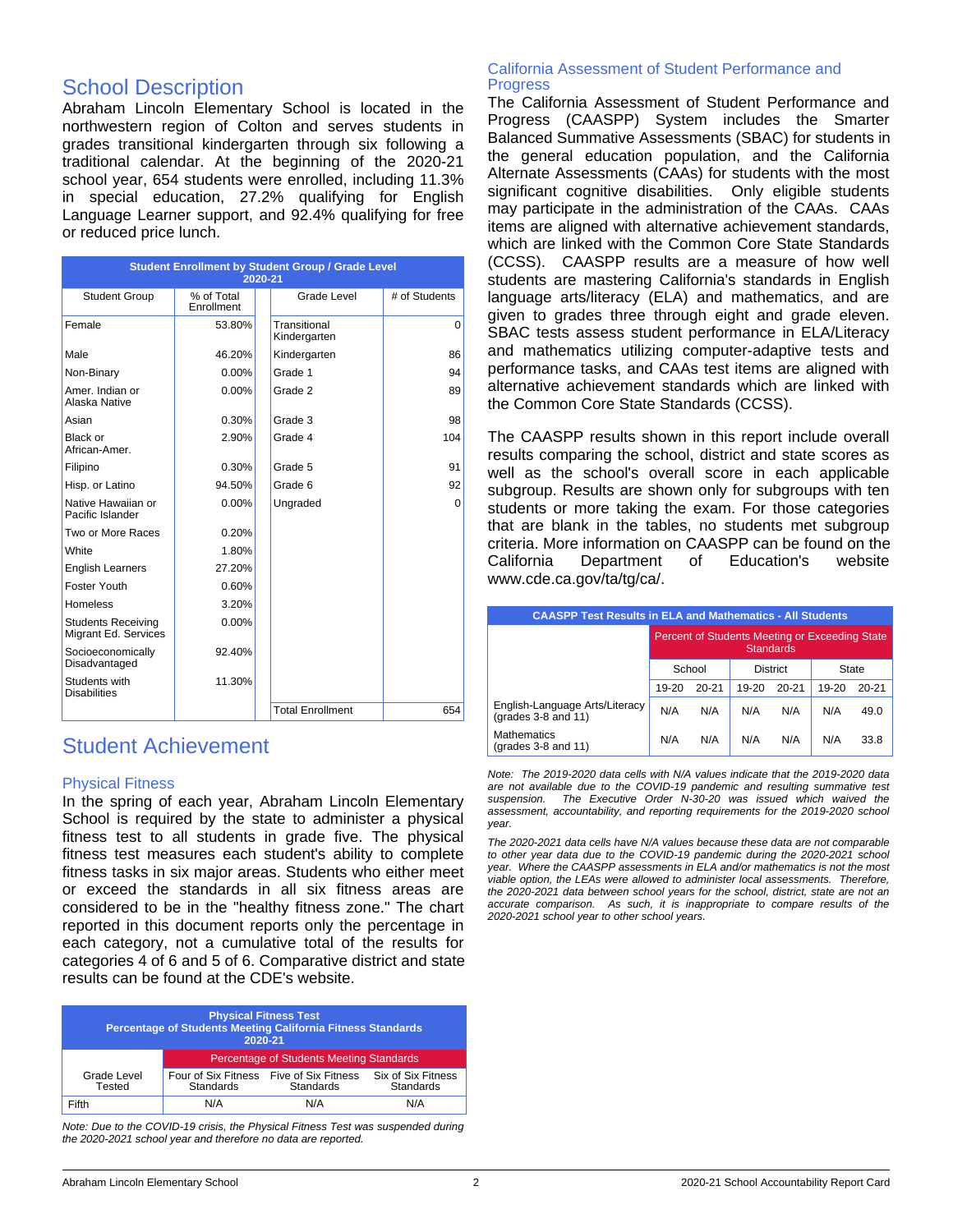| <b>CAASPP Test Results in ELA by Student Group (2020-21)</b> |                            |           |           |                 |                                      |
|--------------------------------------------------------------|----------------------------|-----------|-----------|-----------------|--------------------------------------|
| <b>Student Groups</b>                                        | Total<br><b>Enrollment</b> | # Tested  | % Tested  | % Not<br>Tested | Percent<br>Met or<br><b>Exceeded</b> |
| <b>All Students</b>                                          | 385                        | NT        | <b>NT</b> | <b>NT</b>       | <b>NT</b>                            |
| Female                                                       | 208                        | NT        | <b>NT</b> | <b>NT</b>       | <b>NT</b>                            |
| Male                                                         | 177                        | <b>NT</b> | <b>NT</b> | <b>NT</b>       | <b>NT</b>                            |
| Amer, Indian or<br>Alaska Native                             | $\Omega$                   | $\Omega$  | $\Omega$  | $\Omega$        | $\Omega$                             |
| Asian                                                        | --                         | NT        | <b>NT</b> | <b>NT</b>       | <b>NT</b>                            |
| Black or<br>African-Amer.                                    | 15                         | NT        | <b>NT</b> | <b>NT</b>       | <b>NT</b>                            |
| Filipino                                                     | $\Omega$                   | $\Omega$  | $\Omega$  | $\Omega$        | $\Omega$                             |
| Hisp. or Latino                                              | 360                        | <b>NT</b> | <b>NT</b> | <b>NT</b>       | <b>NT</b>                            |
| Native Hawaiian or<br>Pacific Islander                       | $\Omega$                   | 0         | $\Omega$  | $\Omega$        | $\Omega$                             |
| Two or More Races                                            |                            | NT        | <b>NT</b> | <b>NT</b>       | <b>NT</b>                            |
| White                                                        | --                         | NT        | <b>NT</b> | <b>NT</b>       | <b>NT</b>                            |
| <b>English Learners</b>                                      | 97                         | <b>NT</b> | <b>NT</b> | <b>NT</b>       | <b>NT</b>                            |
| <b>Foster Youth</b>                                          | $\overline{a}$             | NT        | <b>NT</b> | <b>NT</b>       | <b>NT</b>                            |
| Homeless                                                     | 34                         | NT        | <b>NT</b> | <b>NT</b>       | <b>NT</b>                            |
| Military                                                     | $\Omega$                   | $\Omega$  | $\Omega$  | $\Omega$        | $\Omega$                             |
| <b>Students Receiving</b><br>Migrant Ed. Services            | 0                          | 0         | 0         | $\Omega$        | $\Omega$                             |
| Socioeconomically<br>Disadvantaged                           | 362                        | NT        | <b>NT</b> | <b>NT</b>       | <b>NT</b>                            |
| Students with<br><b>Disabilities</b>                         | 49                         | NT        | <b>NT</b> | <b>NT</b>       | <b>NT</b>                            |

| <b>CAASPP Test Results in Mathematics by Student Group (2020-21)</b> |                               |           |           |                        |                               |
|----------------------------------------------------------------------|-------------------------------|-----------|-----------|------------------------|-------------------------------|
| <b>Student Groups</b>                                                | $I$ otal<br><b>Enrollment</b> | # Tested  | % Tested  | % Not<br><b>Tested</b> | Percent<br>Met or<br>Exceeded |
| <b>All Students</b>                                                  | 385                           | NT        | <b>NT</b> | <b>NT</b>              | <b>NT</b>                     |
| Female                                                               | 208                           | <b>NT</b> | <b>NT</b> | <b>NT</b>              | <b>NT</b>                     |
| Male                                                                 | 177                           | <b>NT</b> | <b>NT</b> | <b>NT</b>              | <b>NT</b>                     |
| Amer, Indian or<br>Alaska Native                                     | $\Omega$                      | $\Omega$  | $\Omega$  | $\Omega$               | $\Omega$                      |
| Asian                                                                | $\overline{a}$                | <b>NT</b> | <b>NT</b> | <b>NT</b>              | <b>NT</b>                     |
| Black or<br>African-Amer.                                            | 15                            | NT        | NT        | <b>NT</b>              | NT                            |
| Filipino                                                             | $\Omega$                      | $\Omega$  | $\Omega$  | $\Omega$               | $\Omega$                      |
| Hisp. or Latino                                                      | 360                           | <b>NT</b> | NT        | <b>NT</b>              | NT                            |
| Native Hawaiian or<br>Pacific Islander                               | 0                             | 0         | 0         | $\Omega$               | $\Omega$                      |
| Two or More Races                                                    | $\overline{a}$                | <b>NT</b> | <b>NT</b> | <b>NT</b>              | <b>NT</b>                     |
| White                                                                | --                            | NT        | <b>NT</b> | <b>NT</b>              | NT                            |
| <b>English Learners</b>                                              | 97                            | NT        | <b>NT</b> | <b>NT</b>              | NT                            |
| Foster Youth                                                         | ۵.                            | <b>NT</b> | <b>NT</b> | <b>NT</b>              | NT                            |
| Homeless                                                             | 34                            | NT        | <b>NT</b> | <b>NT</b>              | NT                            |
| Military                                                             | $\Omega$                      | $\Omega$  | $\Omega$  | $\Omega$               | $\Omega$                      |
| <b>Students Receiving</b><br>Migrant Ed. Services                    | 0                             | $\Omega$  | $\Omega$  | $\Omega$               | $\Omega$                      |
| Socioeconomically<br>Disadvantaged                                   | 362                           | NT        | <b>NT</b> | <b>NT</b>              | NT                            |
| Students with<br><b>Disabilities</b>                                 | 49                            | NT        | <b>NT</b> | <b>NT</b>              | NT                            |

*Note: N/T values indicate that this school did not test students using the CAASPP for ELA.*

*Double dashes (--) appear in the table when the number of students is ten or less, either because the number of students in this category is too small for statistical accuracy or to protect student privacy.*

|                                        |         |           |           | <b>CAASPP Test Results in Science for All Students</b>   |           |           |
|----------------------------------------|---------|-----------|-----------|----------------------------------------------------------|-----------|-----------|
|                                        |         |           |           | Percent of Students Meeting or Exceeding State Standards |           |           |
|                                        |         | School    |           | <b>District</b>                                          |           | State     |
|                                        | $19-20$ | $20 - 21$ | $19 - 20$ | $20 - 21$                                                | $19 - 20$ | $20 - 21$ |
| Science<br>(grades 5, 8,<br>and $10$ ) | N/A     | N/A       | N/A       | N/A                                                      | N/A       | N/A       |

*Note: The 2019-2020 data cells with N/A values indicate that the 2019-2020 data are not available due to the COVID-19 pandemic and resulting summative testing suspension. The Executive Order N-30-20 was issued which waived the assessment, accountability, and reporting requirements for the 2019-2020 school year.*

*Any 2020-2021 data cells with N/T values indicate that this school did not test students using the CAASPP for Science.*

| <b>CAASPP Test Results in Science by Student Group (2020-21)</b> |                     |           |           |                        |                               |
|------------------------------------------------------------------|---------------------|-----------|-----------|------------------------|-------------------------------|
| <b>Student Groups</b>                                            | Total<br>Enrollment | # Tested  | % Tested  | % Not<br><b>Tested</b> | Percent<br>Met or<br>Exceeded |
| <b>All Students</b>                                              | 91                  | NT        | <b>NT</b> | NT                     | NT                            |
| Female                                                           | 51                  | <b>NT</b> | NT        | <b>NT</b>              | NT                            |
| Male                                                             | 40                  | <b>NT</b> | <b>NT</b> | NT                     | NΤ                            |
| Amer, Indian or<br>Alaska Native                                 | $\Omega$            | 0         | $\Omega$  | $\Omega$               | $\Omega$                      |
| Asian                                                            | $\Omega$            | 0         | $\Omega$  | $\Omega$               | $\Omega$                      |
| Black or<br>African-Amer.                                        |                     | <b>NT</b> | <b>NT</b> | <b>NT</b>              | NT                            |
| Filipino                                                         | $\Omega$            | 0         | $\Omega$  | $\Omega$               | $\Omega$                      |
| Hisp. or Latino                                                  | 83                  | <b>NT</b> | <b>NT</b> | <b>NT</b>              | NT                            |
| Native Hawaiian or<br>Pacific Islander                           | $\Omega$            | 0         | $\Omega$  | $\Omega$               | $\Omega$                      |
| Two or More Races                                                | $\Omega$            | 0         | $\Omega$  | 0                      | $\Omega$                      |
| White                                                            | $\overline{a}$      | <b>NT</b> | <b>NT</b> | NT                     | NT                            |
| <b>English Learners</b>                                          | 22                  | <b>NT</b> | NT        | NT                     | NT                            |
| Foster Youth                                                     | $\Omega$            | 0         | 0         | $\Omega$               | $\Omega$                      |
| <b>Homeless</b>                                                  | $-1$                | <b>NT</b> | NT        | <b>NT</b>              | NT                            |
| Military                                                         | $\Omega$            | 0         | $\Omega$  | $\Omega$               | $\Omega$                      |
| <b>Students Receiving</b><br>Migrant Ed. Services                | $\Omega$            | 0         | $\Omega$  | $\Omega$               | $\Omega$                      |
| Socioeconomically<br>Disadvantaged                               | 88                  | <b>NT</b> | <b>NT</b> | <b>NT</b>              | NT                            |
| Students with<br><b>Disabilities</b>                             |                     | <b>NT</b> | <b>NT</b> | <b>NT</b>              | NT                            |

*Note: N/T values indicate that this school did not test students using the CAASPP for Science.*

#### Local Assessment Test Results

The Colton Joint Unified School District administered i-Ready local assessments for English Language Arts and Mathematics in lieu of administering the CAASPP test for the 2020-21 school year, and the results are shown below in this report.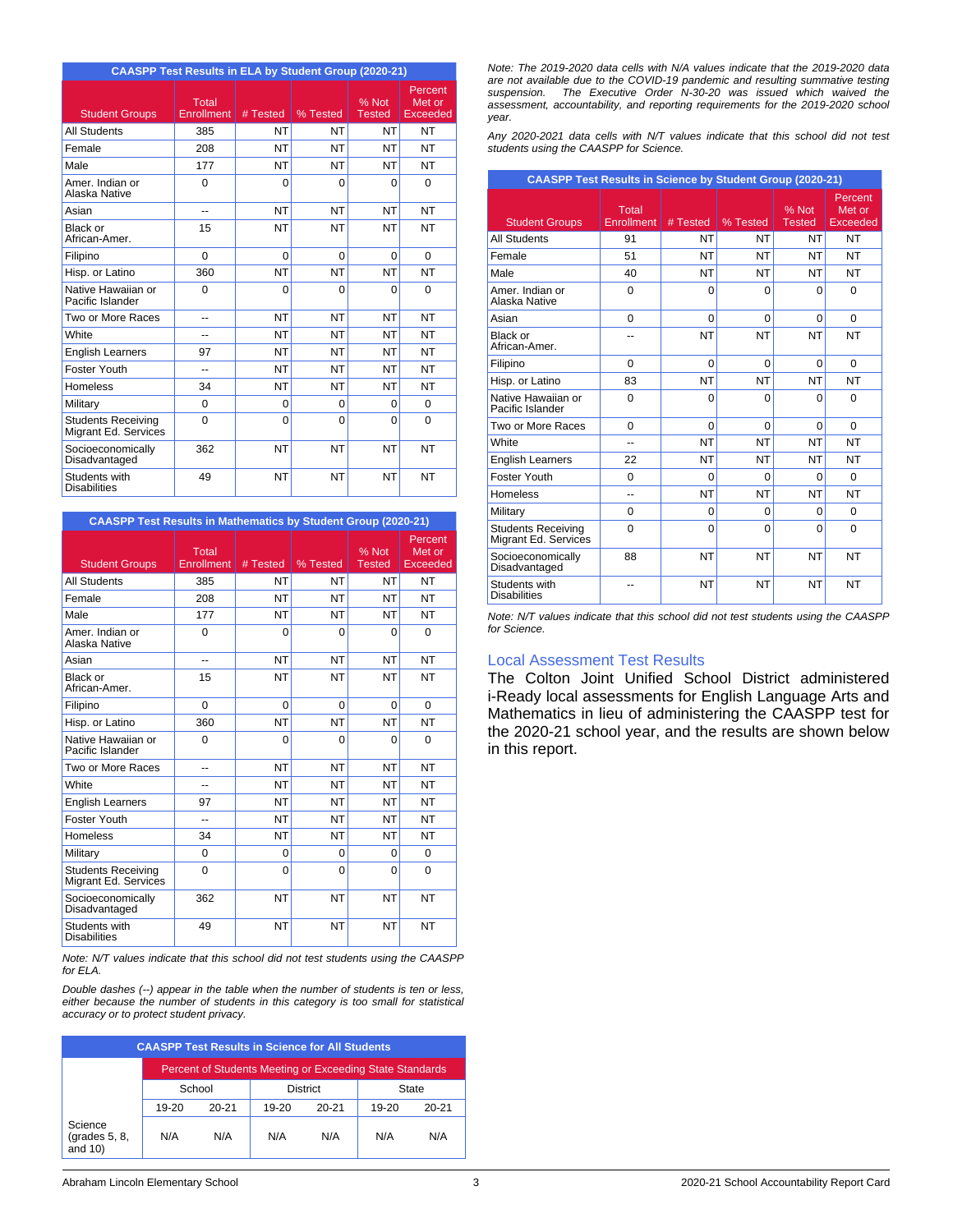| Local Assessment Test Results in ELA by Student Group (2020-21)<br><b>Assessment Name: i-Ready Assessment</b> |                            |          |          |                        |                                |
|---------------------------------------------------------------------------------------------------------------|----------------------------|----------|----------|------------------------|--------------------------------|
| <b>Student Groups</b>                                                                                         | Total<br><b>Enrollment</b> | # Tested | % Tested | % Not<br><b>Tested</b> | Percent<br>Met or<br>Exceeded* |
| <b>All Students</b>                                                                                           | 384                        | 363      | 95       | 5.00                   | 25                             |
| Female                                                                                                        | 207                        | 198      | 96       | 4.00                   | 26                             |
| Male                                                                                                          | 177                        | 165      | 93       | 7.00                   | 24                             |
| Amer, Indian or<br>Alaska Native                                                                              | $\star$                    |          |          |                        | ÷                              |
| Asian                                                                                                         | $\star$                    | $\star$  | $\star$  | $\star$                | $\star$                        |
| <b>Black or</b><br>African-Amer.                                                                              | 16                         | 13       | 81       | 19.00                  | 31                             |
| Filipino                                                                                                      | $\Omega$                   | $\Omega$ | $\Omega$ | $\Omega$               | $\Omega$                       |
| Hisp. or Latino                                                                                               | 359                        | 342      | 95       | 5.00                   | 25                             |
| Native Hawaiian or<br>Pacific Islander                                                                        | ÷                          | $\star$  | $\star$  |                        | ÷                              |
| Two or More Races                                                                                             | $\star$                    | $\star$  | $\star$  | $\star$                | $\star$                        |
| White                                                                                                         | 93                         | 90       | 97       | 3.00                   | 30                             |
| <b>English Learners</b>                                                                                       | 96                         | 91       | 95       | 5.00                   | 8                              |
| Foster Youth                                                                                                  | $\star$                    | $\star$  | $\star$  | $\star$                | $\star$                        |
| <b>Homeless</b>                                                                                               | 15                         | 14       | 93       | 7.00                   | 31                             |
| Military                                                                                                      | $\Omega$                   | $\Omega$ | $\Omega$ | $\Omega$               | $\Omega$                       |
| <b>Students Receiving</b><br>Migrant Ed. Services                                                             | $\mathbf 0$                | $\Omega$ | 0        | $\Omega$               | $\Omega$                       |
| Socioeconomically<br>Disadvantaged                                                                            | 364                        | 344      | 95       | 5.00                   | 25                             |
| Students with<br><b>Disabilities</b>                                                                          | 50                         | 43       | 86       | 14.00                  | $\overline{7}$                 |

**Local Assessment Test Results in Mathematics by Student Group (2020-21)**

| <b>Assessment Name: i-Ready Assessment</b>        |                     |          |                      |                        |                                |
|---------------------------------------------------|---------------------|----------|----------------------|------------------------|--------------------------------|
| <b>Student Groups</b>                             | Total<br>Enrollment | # Tested | % Tested             | % Not<br><b>Tested</b> | Percent<br>Met or<br>Exceeded* |
| <b>All Students</b>                               | 384                 | 366      | 95                   | 5.00                   | 11                             |
| Female                                            | 207                 | 199      | 96                   | 4.00                   | 9                              |
| Male                                              | 177                 | 167      | 94                   | 6.00                   | 14                             |
| Amer, Indian or<br>Alaska Native                  | $\star$             | $\star$  |                      | $\star$                | $\ddot{\phantom{a}}$           |
| Asian                                             | $\star$             | $\star$  | $\star$              | $\star$                | $\star$                        |
| Black or<br>African-Amer.                         | 16                  | 12       | 75                   | 25.00                  | 17                             |
| Filipino                                          | $\Omega$            | $\Omega$ | $\Omega$             | $\Omega$               | $\Omega$                       |
| Hisp. or Latino                                   | 359                 | 346      | 93                   | 7.00                   | 11                             |
| Native Hawaiian or<br>Pacific Islander            | $\star$             | $\star$  | ÷                    | $\star$                | $\star$                        |
| Two or More Races                                 | $\star$             | $\star$  | ÷                    | $\star$                | $\star$                        |
| White                                             | 93                  | 89       | 96                   | 4.00                   | 12                             |
| <b>English Learners</b>                           | 96                  | 93       | 97                   | 3.00                   | 3                              |
| Foster Youth                                      | $\star$             | ÷        | $\ddot{\phantom{a}}$ | ٠                      | ÷                              |
| <b>Homeless</b>                                   | 15                  | 15       | 100                  | 0.00                   | $\overline{7}$                 |
| Military                                          | $\Omega$            | 0        | $\Omega$             | 0                      | $\Omega$                       |
| <b>Students Receiving</b><br>Migrant Ed. Services | $\Omega$            | $\Omega$ | $\Omega$             | $\Omega$               | $\Omega$                       |
| Socioeconomically<br>Disadvantaged                | 364                 | 348      | 96                   | 4.00                   | 11                             |
| Students with<br><b>Disabilities</b>              | 50                  | 42       | 84                   | 16.00                  | $\Omega$                       |

*\*At or above the grade-level standard in the context of the local assessment administered.*

*Note: Double dashes (--) appear in the table when the number of students is ten or less, either because the number of students in this category is too small for statistical accuracy or to protect student privacy.*

# Local Control Accountability Plan (LCAP)

As part of the new Local Control Funding Formula, school districts are required to develop, adopt, and annually update a three-year Local Control and Accountability Plan (LCAP). The following components of this SARC address some of the priorities identified in the District's LCAP:

Conditions of Learning (Basic Services) – State Priority 1: Degree to which teachers are appropriately assigned and fully credentialed in the subject areas and for the pupils they are teaching; pupils have access to standards-aligned Instructional materials and school facilities are maintained in good repair. Covered in *Teacher Preparation and Placement*, including the Teacher Credentials & Misassignments chart; *Instructional Materials*, including the Textbooks chart; and *School Facilities & Maintenance*, including the Campus Description and School Facility Good Repair Status charts.

Conditions of Learning (Implementation of State Standards) – State Priority 2: academic content and performance standards adopted by the state board for all pupils. Not covered in the School Accountability Report Card.

Parental Involvement – State Priority 3: Efforts to seek parent input in decision making, promotion of parent participation in programs for unduplicated pupils and special need subgroups. Covered in *Parent Involvement.*

Pupil Achievement – State Priority 4: Performance on standardized tests, score on Academic Performance Index, share of pupils that are college and career ready, share of English learners that become English proficient, English learner reclassification rate, share of pupils that pass Advanced Placement exams with a 3 or higher, and share of pupils determined prepared for college by the<br>Early Assessment Program. Covered in California Early Assessment Program. *Assessment of Student Performance and Progress*, including the CAASPP charts.

Engagement (Pupil Engagement) – State Priority 5: School attendance rates, chronic absenteeism rates, middle school dropout rates, high school dropout rates, and high school graduation rates. Covered in *Dropout & Graduation Rates*, including the Dropout chart; and *Graduation Requirements*, including the Graduation Rate chart for high schools only.

School Climate – State Priority 6: Pupil suspension rates, pupil expulsion rates, other local measures including surveys of pupils, and parents and teachers on the sense of safety and school connectedness. Covered in *Discipline & Climate for Learning*, including Suspension & Expulsion chart; and *School Site Safety Plan.*

Conditions of Learning (Course Access) – State Priority 7: Pupil enrollment in a broad course of study that includes all of the subject areas. Accountability Report Card.

Other Pupil Outcomes – State Priority 8: Pupil outcomes in the subject areas. Covered in *Physical Fitness*, including the Physical Fitness Test chart.

## Parent Involvement

Parents are encouraged to get involved in their child's learning environment either by supporting their child's learning at home and at school. The Partnership Center for Social Organization of Schools (Epstein) recommends that parents set aside a time and area in their home for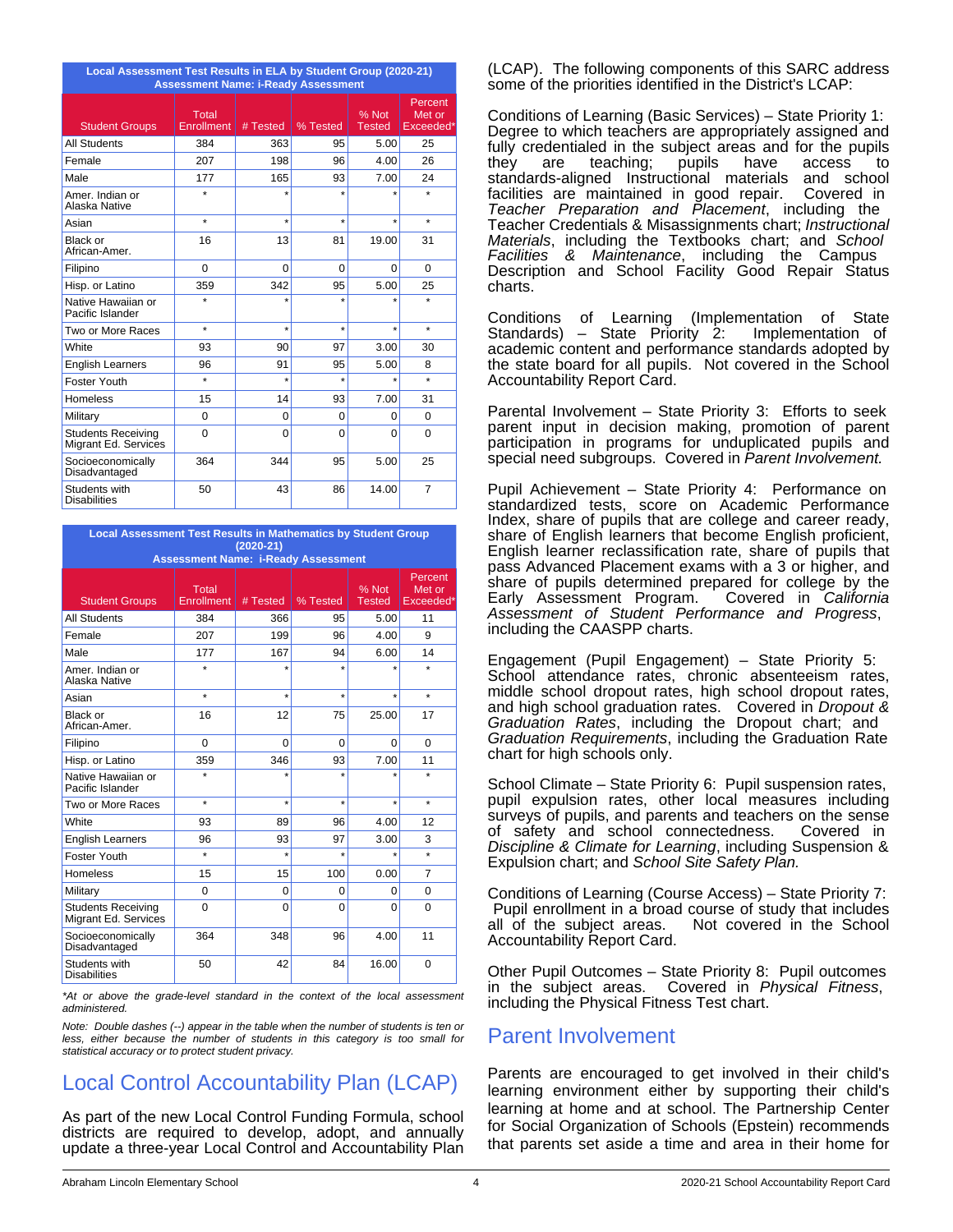homework to take place. Classroom teachers use planners in grades 4-6 and Class DoJo in grades K-6 to reinforce school-to-home and home-to-school communication. The school offers parent support classes in the areas of mathematics, reading, and technology to support ideas for helping students at home. Parents are invited to participate in English Language classes, English Language Advisory Committee, School Site Council, Parent Teacher Association, Helping Hands, school events support, field trip volunteer, and classroom supports.

Parents stay informed of upcoming events through flyers, yearly parent handbook, student handbook (grades 4-6), student folders (grades K-3), and the following electronic resources: ClassDoJo, Classroom and School Story, Q Communication 2.0 email text and phone messages, CJUSD web page, and Lincoln web page.

#### **Opportunities to Volunteer**

Classroom Helper Helping Hands School Wide Events

#### **Committees**

English Learner Advisory Council Parent Teacher Association School Site Council

#### **School Activities**

Back to School Night ESL Classes Family Math Night Helping Hands Hispanic Heritage Festival Latino Literacy Project Parent Nights Student Recognition Assemblies

Note: The above events were planned for the school year and will occur as Department of Public Health allows due to the ongoing COVID-19 pandemic.

### School Facilities & Maintenance

The district takes great efforts to ensure that all schools are clean, safe, and functional through proper facilities maintenance and campus supervision. Abraham Lincoln Elementary School's original facilities were built in 1953; ongoing maintenance and campus improvements ensure facilities remain up to date and provide adequate space for students and staff. District maintenance and site custodial staff ensure that the repairs necessary to keep the school in good condition are completed in a timely manner. A work order process is used by school and district staff to communicate non-routine maintenance requests. Emergency repairs are given the highest priority. In the last 12 months, the following campus improvements were completed:

- Campus beautification projects
- Repairs throughout the site as needed

Every morning before school begins, the custodian inspects facilities for safety hazards or other conditions that need attention prior to students and staff entering school grounds. One day custodian and an evening crew are assigned to Abraham Lincoln Elementary School. The day custodian is responsible for:

- Cafeteria setup/cleanup
- Restroom cleaning
- Event setup/cleanup

Restrooms are checked throughout the day for cleanliness and subsequently cleaned as needed. The evening crew is responsible for:

- Classroom cleaning
- Office area cleaning
- Restroom cleaning
- Removal of trash
- Event setup/cleanup

The principal communicates with custodial staff daily concerning maintenance and school safety issues.

| <b>Campus Description</b> |          |
|---------------------------|----------|
| Year Built                | 1953     |
| Acreage                   | 9.67     |
| Square Footage            | 48004    |
|                           | Quantity |
| Permanent Classrooms      | 22       |
| Portable Classrooms       | 15       |
| Restrooms (sets)          | 5        |
| Staff Lounge(s)           |          |
| Cafeteria(s)              |          |
| Library/Media Center(s)   |          |
| Playground(s)             | 2        |

#### Facilities Inspection

The district's maintenance department inspects Abraham Lincoln Elementary School on an annual basis in accordance with Education Code §17592.72(c)(1). Abraham Lincoln Elementary School uses a school site inspection survey to identify unsafe or hazardous conditions and facility improvement needs. The most recent school inspection took place on Monday, September 27, 2021. During fiscal year 2021-22, all restrooms were fully functional and available for student use at the time of the inspection.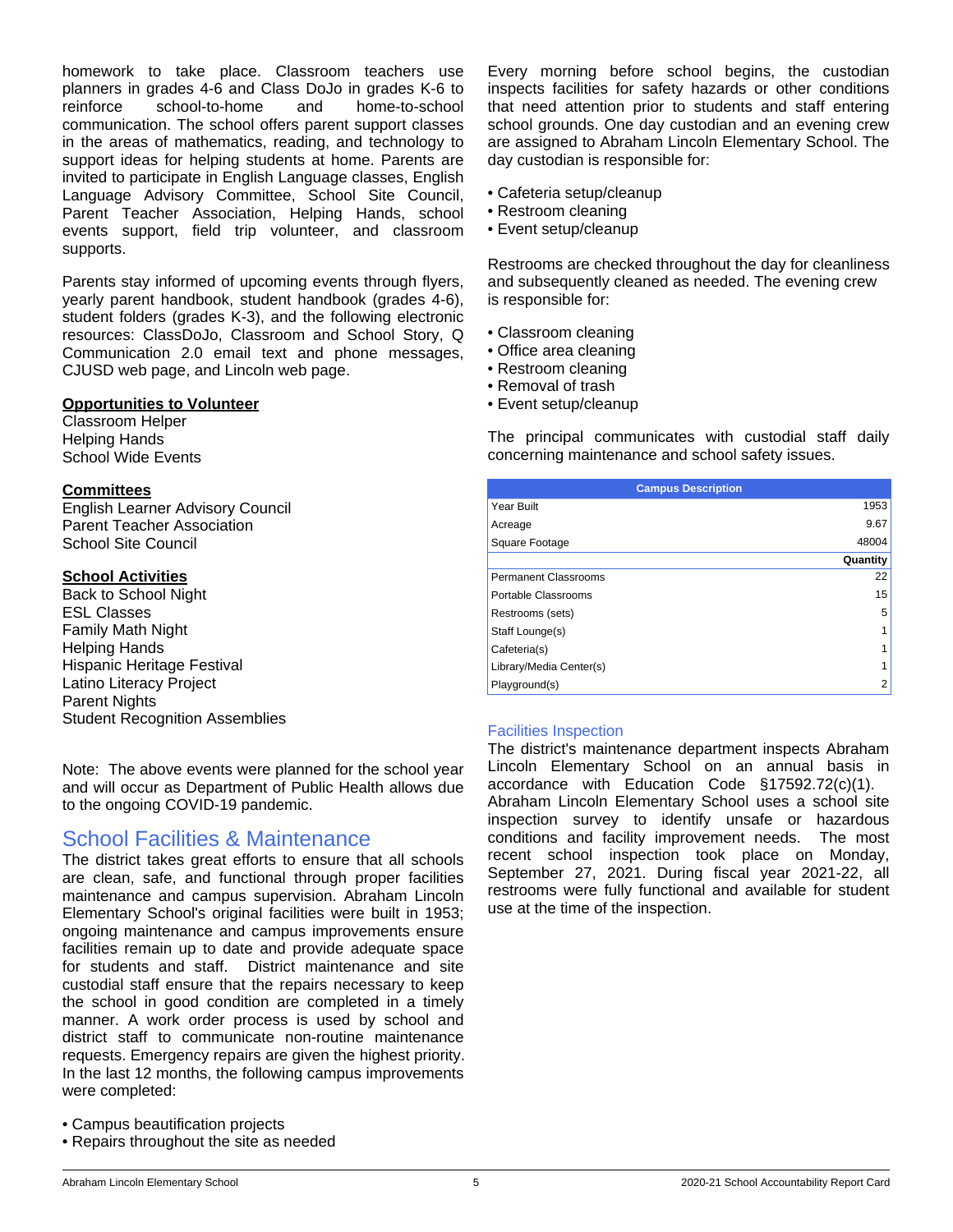| <b>School Facility Good Repair Status</b><br>Most Recent Inspection: Monday, September 27, 2021 |                      |      |      |  |
|-------------------------------------------------------------------------------------------------|----------------------|------|------|--|
| Item Inspected                                                                                  | <b>Repair Status</b> |      |      |  |
|                                                                                                 | Good                 | Fair | Poor |  |
| A. Systems                                                                                      |                      |      |      |  |
| <b>B.</b> Interior                                                                              |                      |      |      |  |
| C. Cleanliness                                                                                  |                      |      |      |  |
| D. Electrical                                                                                   |                      |      |      |  |
| E. Restrooms / Fountains                                                                        |                      |      |      |  |
| F. Safety                                                                                       |                      |      |      |  |
| G. Structural                                                                                   |                      |      |      |  |
| H. External                                                                                     |                      |      |      |  |

|                       | <b>Repair Needed and Action Taken or Planned</b>                                                                             |
|-----------------------|------------------------------------------------------------------------------------------------------------------------------|
| <b>Section Number</b> | Comment                                                                                                                      |
| (A)                   | KB & Room 34 - Vents or surrounding areas are dirty                                                                          |
| (B)                   | KA - Carpeting damaged or stained                                                                                            |
|                       | Room 5 - Ceiling tiles missing, damaged or loose; ceiling<br>tiles are stained; carpeting damaged or stained                 |
|                       | Room 11, 19, 20, 31 & 34 - Ceiling tiles are stained                                                                         |
|                       | Room 29, 30, 33 & 34 - Ceiling tiles are missing, damaged or<br>loose                                                        |
| (C)                   | KA - Flooring is excessively dirty/stained; areas evaluated<br>have accumulated refuse, dirt, and grime                      |
|                       | Room 4 - Cluttered classroom or storerooms; unsecured<br>items are stored too high                                           |
|                       | Room 5 - Flooring is excessively dirty/stained; cluttered<br>classroom or storerooms; unsecured items are stored too<br>high |
| (D)                   | Room 6 - Lighting fixture or bulbs are not working or missing                                                                |
|                       | Room 30 - Electrical outlet covers or light switch covers are<br>damaged or missing                                          |
| (E)                   | Room 12 - Valves, flush valves leaking                                                                                       |
| (F)                   | Girls RR by Room 7 - Sink/fountain is damaged                                                                                |
| (H)                   | KA - Significant cracks, trip hazards, holes or deterioration                                                                |
|                       | Room 9 - Loose or damaged thresholds tat pose a trip<br>hazard                                                               |
|                       | Room 11 - Locks and other security hardware are not<br>functioning properly                                                  |
|                       | Room 12 - Windows are broken, damaged, or missing                                                                            |
|                       | Room 22 - Gutters, roof drains or downspouts are not intact                                                                  |
|                       |                                                                                                                              |
|                       | <b>Overall Summary of School Facility Good Repair Status</b>                                                                 |

#### *Rating Description*

*Good: The school is maintained in good repair with a number of non-critical deficiencies noted. These deficiencies are isolated, and/or result from minor wear and tear, and/or are in the process of being mitigated.*

Exemplary Good Fair Poor

ں

#### County Williams Settlement School Inspection Results

On an annual basis, representatives from the County Office of Education visit Colton Joint Unified School District's schools that are in the API Decile Ranks 1 - 3. The inspection is designed to evaluate and verify that school facilities conditions are in "good repair" and that any deficiencies are accurately reported in the School Accountability Report Cards. The most recent facility inspection completed by the county took place on 8/20/2021. Results of the inspection and corrective action taken by the district are provided in the table below.

| <b>School Facility Inspection Results</b><br><b>County Inspection Completed:</b><br>8/20/2021 |                                                                  |                                |  |  |
|-----------------------------------------------------------------------------------------------|------------------------------------------------------------------|--------------------------------|--|--|
| Area Impacted                                                                                 | <b>Deficiency Noted</b>                                          | <b>Corrective Action Taken</b> |  |  |
| Category: Restroom                                                                            |                                                                  |                                |  |  |
| KA<br>Fixture/apparatus<br>damaged, broken, missing<br>or unsecured                           |                                                                  | Work order #62024              |  |  |
| Category: Playgrounds/ School Grounds                                                         |                                                                  |                                |  |  |
| Playground                                                                                    | Seating and/or tables are<br>broken, damaged or<br>deteriorating |                                |  |  |

#### Campus Supervision

School administration and teaching staff place a high priority on providing adequate adult supervision on campus before, during, and after school. As students arrive on campus each morning, the principal, assistant principal, and noon aides are strategically assigned to designated entrance areas and the playground. During recess, teachers supervise playground activity. The principal, assistant principal, and noon aides monitor lunch time activity in the cafeteria and on the playground. At the end of the day when students are dismissed, the principal, assistant principal, and teachers monitor student behavior to ensure a safe and orderly departure.

Abraham Lincoln Elementary School is a closed campus. During school hours, all visitors must show identification, sign-in at the school's office and wear identification badges while on school grounds. If visitors wish to volunteer in the classroom, attend activities with their child, chaperone on field trips, they must complete the district volunteer packet. The volunteer packet requires a clear TB test, a background clearance, and a valid identification.

In order to protect out students, visitors and staff, all visitors entering the classroom will be required to show a valid government ID which will be scanned into our Raptor Identification Technology System. Visitors that are approved will wear a photo sticker name tag at all times while working with students.

#### School Site Safety Plan

The Comprehensive School Site Safety Plan was developed for Abraham Lincoln Elementary School in collaboration with local agencies and the district office to fulfill Senate Bill 187 requirements. Components of this plan include child abuse reporting procedures, teacher notification of dangerous pupil procedures, disaster response procedures, procedures for safe arrival and departure from school, sexual harassment policy, and dress code policy. The school's most recent school safety plan was reviewed, updated, and discussed with school staff in October 2021.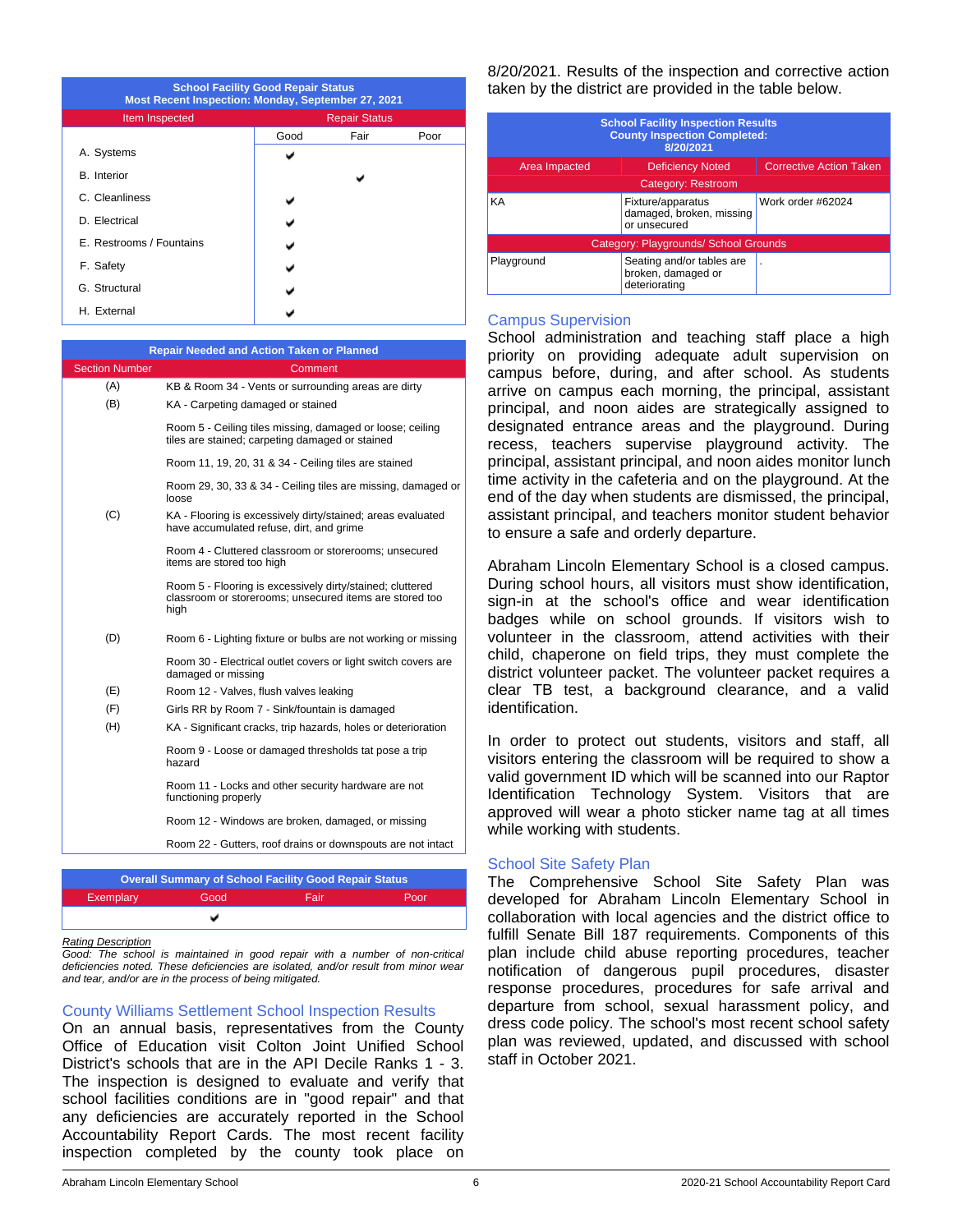## Classroom Environment

#### Discipline & Climate for Learning

Abraham Lincoln Elementary School's discipline practices and behavior management strategies comply with approved board policies and are designed to create effective learning environments and minimize classroom disruptions. Progressive discipline and proactive measures are employed in the classroom for those students experiencing difficulty following school rules and demonstrating positive behavior. Disciplinary intervention is managed by school administrators in a fair, firm, and consistent manner based upon the nature of each situation.

| <b>Suspensions &amp; Expulsions</b> |       |                 |       |  |  |
|-------------------------------------|-------|-----------------|-------|--|--|
|                                     | 18-19 | $19-20$         | 20-21 |  |  |
|                                     |       | School          |       |  |  |
| % Students Suspended                | 1.4   | 0.1             |       |  |  |
| % Students Expelled                 | 0.0   | 0.0             |       |  |  |
|                                     |       | <b>District</b> |       |  |  |
| % Students Suspended                | 5.0   | 0.0             |       |  |  |
| % Students Expelled                 | 0.1   | 0.0             |       |  |  |
|                                     |       | <b>State</b>    |       |  |  |
| % Students Suspended                | 3.5   | 2.5             | 0.2   |  |  |
| % Students Expelled                 | 0.8   | 0.1             | 0.0   |  |  |

*Note: Data collected during the 2020-2021 school year may not be comparable to earlier years of this collection due to differences in learning mode instruction in response to the COVID-19 pandemic.*

*The 2019-2020 suspensions and expulsions rate data are not comparable to prior year data because the 2019-2020 school year is a partial school year due to the COVID-19 crisis. As such, it would be inappropriate to make any comparisons in rates of suspensions and expulsions in the 2019-2020 school year compared to other school years.*

| Suspensions and Expulsions by Student Group (2020-21) |                         |                        |  |  |
|-------------------------------------------------------|-------------------------|------------------------|--|--|
| <b>Student Group</b>                                  | <b>Suspensions Rate</b> | <b>Expulsions Rate</b> |  |  |
| All Students                                          | 0.1                     | 0.0                    |  |  |
| Female                                                | 0.0                     | 0.0                    |  |  |
| Male                                                  | 0.3                     | 0.0                    |  |  |
| Non-Binary                                            | 0.0                     | 0.0                    |  |  |
| Amer Indian or Alaska Native                          | 0.0                     | 0.0                    |  |  |
| Asian                                                 | 0.0                     | 0.0                    |  |  |
| Black or African-Amer.                                | 0.0                     | 0.0                    |  |  |
| Filipino                                              | 0.0                     | 0.0                    |  |  |
| Hisp. or Latino                                       | 0.2                     | 0.0                    |  |  |
| Native Hawaiian or Pacific Islander                   | 0.0                     | 0.0                    |  |  |
| Two or More Races                                     | 0.0                     | 0.0                    |  |  |
| <b>White</b>                                          | 0.0                     | 0.0                    |  |  |
| <b>English Learners</b>                               | 0.0                     | 0.0                    |  |  |
| <b>Foster Youth</b>                                   | 0.0                     | 0.0                    |  |  |
| Homeless                                              | 0.0                     | 0.0                    |  |  |
| Students Receiving Migrant Ed.<br>Services            | 0.0                     | 0.0                    |  |  |
| Socioeconomically Disadvantaged                       | 0.2                     | 0.0                    |  |  |
| <b>Students with Disabilities</b>                     | 0.0                     | 0.0                    |  |  |

#### Class Size

The Class Size Distribution table in this report illustrates the distribution of class sizes by grade level, the average class size, and the number of classes that contain 1-20 students, 21-32 students, and 33 or more students. Calculations exclude classrooms of 50 or more students.

| <b>Average Class Size and Class Size Distribution</b> |               |                          |                          |       |  |
|-------------------------------------------------------|---------------|--------------------------|--------------------------|-------|--|
|                                                       |               |                          | 2018-19                  |       |  |
|                                                       | Avg.<br>Class | <b>Number of Classes</b> |                          |       |  |
| Grade                                                 | <b>Size</b>   | $1 - 20$                 | $21 - 32$                | $33+$ |  |
| K                                                     | 20.0          | $\overline{2}$           | $\overline{4}$           |       |  |
| $\mathbf{1}$                                          | 24.0          |                          | 4                        |       |  |
| $\overline{2}$                                        | 24.0          |                          | 4                        |       |  |
| 3                                                     | 24.0          |                          | 4                        |       |  |
| $\overline{4}$                                        | 24.0          |                          | 3                        |       |  |
| 5                                                     | 27.0          |                          | 3                        |       |  |
| 6                                                     | 28.0          |                          | 4                        |       |  |
|                                                       |               |                          | 2019-20                  |       |  |
|                                                       | Avg.<br>Class |                          | <b>Number of Classes</b> |       |  |
| Grade                                                 | <b>Size</b>   | $1 - 20$                 | $21 - 32$                | $33+$ |  |
| K                                                     | 19.0          | 2                        | 4                        |       |  |
| $\mathbf{1}$                                          | 19.0          | 1                        | 4                        |       |  |
| $\overline{2}$                                        | 19.0          | 1                        | $\overline{4}$           |       |  |
| 3                                                     | 20.0          | 1                        | 4                        |       |  |
| 4                                                     | 19.0          | 1                        | 3                        |       |  |
| 5                                                     | 30.0          |                          | 3                        |       |  |
| 6                                                     | 26.0          |                          | 4                        |       |  |
| Other**                                               | 12.0          | $\mathbf{1}$             |                          |       |  |
|                                                       |               |                          | 2020-21                  |       |  |
|                                                       | Avg.<br>Class |                          | <b>Number of Classes</b> |       |  |
| Grade                                                 | <b>Size</b>   | $1 - 20$                 | $21 - 32$                | $33+$ |  |
| K                                                     | 9.0           | 9                        |                          |       |  |
| $\mathbf{1}$                                          | 9.0           | 11                       |                          |       |  |
| $\overline{2}$                                        | 10.0          | 8                        | 1                        |       |  |
| 3                                                     | 12.0          | 6                        | $\overline{2}$           |       |  |
| 4                                                     | 9.0           | 6                        | 1                        |       |  |
| 5                                                     | 15.0          | 5                        | 1                        |       |  |
| 6                                                     | 15.0          | 5                        |                          |       |  |

*\*Number of classes indicates how many classes fall into each size category (a range of total students per class).*

*\*\*"Other" category is for multi-grade level classes.*

# Pupil Engagement

#### Chronic Absenteeism

The following chart identifies the chronic absenteeism rates by student group for Abraham Lincoln Elementary School for the 2020-21 school year. A "chronic absentee" has been defined in EC Section 60901(c)(1) as "a pupil who is absent on 10 percent or more of the school days in the school year when the total number of days a pupil is absent is divided by the total number of days the pupil is enrolled and school was actually taught in the regular day schools of the district, exclusive of Saturdays and Sundays."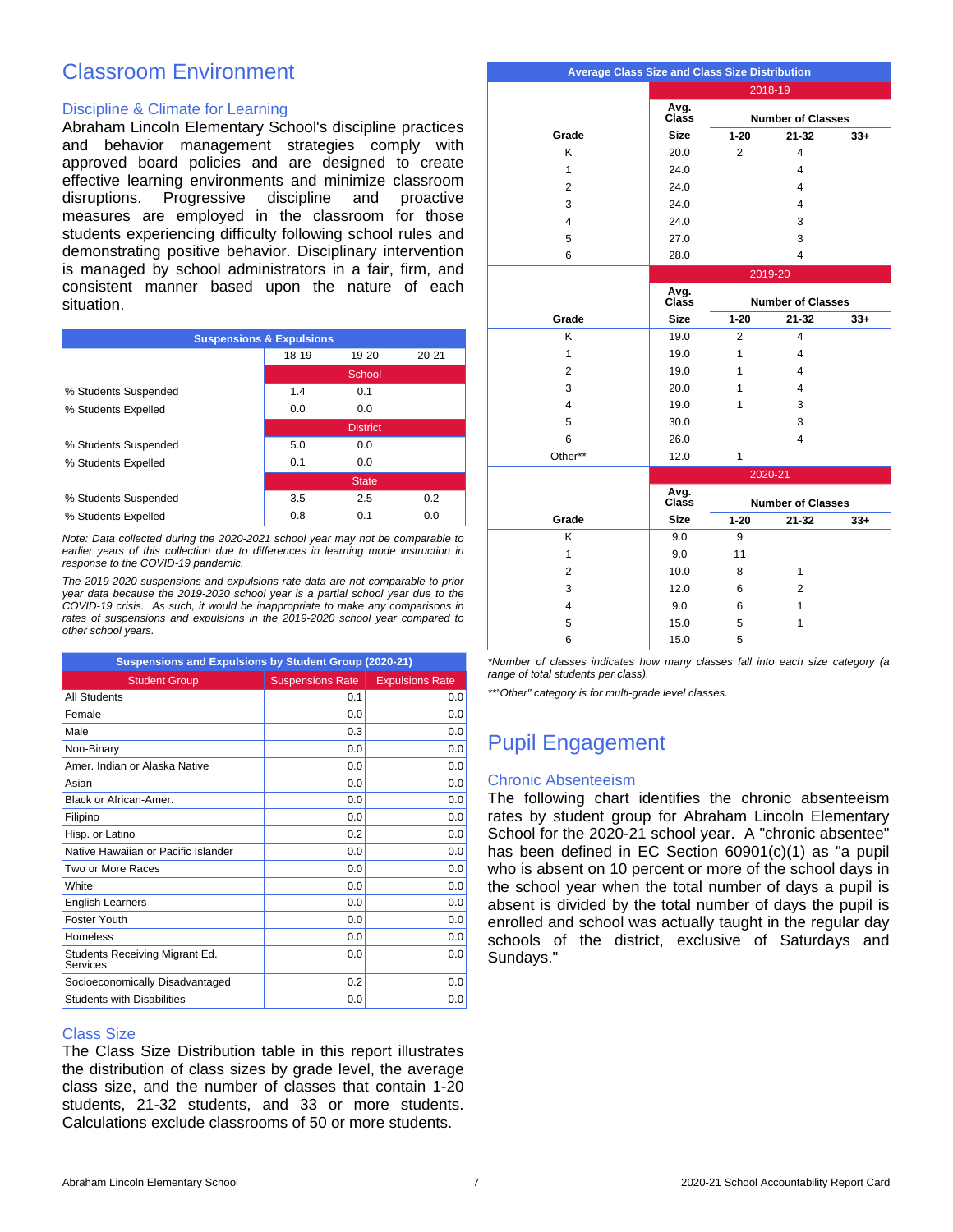| Chronic Absenteeism By Student Group (2020-21)    |                          |                                                         |                                        |                                |  |  |
|---------------------------------------------------|--------------------------|---------------------------------------------------------|----------------------------------------|--------------------------------|--|--|
| <b>Student Group</b>                              | Cumulative<br>Enrollment | Chronic<br>Absenteeism<br>Eligible<br><b>Enrollment</b> | Chronic<br><b>Absenteeism</b><br>Count | Chronic<br>Absenteeism<br>Rate |  |  |
| <b>All Students</b>                               | 702                      | 665                                                     | 160                                    | 24.1                           |  |  |
| Female                                            | 372                      | 356                                                     | 85                                     | 23.9                           |  |  |
| Male                                              | 330                      | 309                                                     | 75                                     | 24.3                           |  |  |
| Amer, Indian or<br>Alaska Native                  | $\Omega$                 | $\Omega$                                                | $\Omega$                               | 0.0                            |  |  |
| Asian                                             | $\overline{2}$           | $\overline{2}$                                          | $\Omega$                               | 0.0                            |  |  |
| Black or<br>African-Amer.                         | 26                       | 21                                                      | 9                                      | 42.9                           |  |  |
| Filipino                                          | $\overline{2}$           | $\overline{2}$                                          | $\Omega$                               | 0.0                            |  |  |
| Hisp. or Latino                                   | 655                      | 626                                                     | 146                                    | 23.3                           |  |  |
| Native Hawaiian or<br>Pacific Islander            | 0                        | $\Omega$                                                | $\Omega$                               | 0.0                            |  |  |
| Two or More Races                                 | $\overline{2}$           | $\overline{2}$                                          | 1                                      | 50.0                           |  |  |
| White                                             | 15                       | 12                                                      | $\overline{4}$                         | 33.3                           |  |  |
| <b>English Learners</b>                           | 193                      | 191                                                     | 40                                     | 20.9                           |  |  |
| Foster Youth                                      | 4                        | 4                                                       | $\Omega$                               | 0.0                            |  |  |
| Homeless                                          | 24                       | 23                                                      | 9                                      | 39.1                           |  |  |
| <b>Students Receiving</b><br>Migrant Ed. Services | 0                        | $\Omega$                                                | $\Omega$                               | 0.0                            |  |  |
| Socioeconomically<br>Disadvantaged                | 644                      | 618                                                     | 151                                    | 24.4                           |  |  |
| Students with<br><b>Disabilities</b>              | 91                       | 86                                                      | 26                                     | 30.2                           |  |  |

# Curriculum & Instruction

### Staff Development

All training and curriculum development activities at Abraham Lincoln Elementary School revolve around the California State Content Standards and Frameworks. During the 2020-21 school year, Abraham Lincoln Elementary School held staff development training devoted to:

- Data Analysis and Collaboration
- Mathematics
- Distance Learning Platforms
- Virtual Teaching and Learning Resources

Decisions concerning selection of staff development activities are performed by all staff using tools such as teacher input and data analysis to determine the areas in which additional teacher training may enhance classroom instruction and increase student achievement levels. Abraham Lincoln Elementary School supports ongoing professional growth throughout the year on student free workdays and collaboration days, and minimum days. Teachers meet in grade level teams to conduct data analysis to identify areas of need. Teaching staff are provided the opportunity to participate in district-sponsored staff development workshops or training sessions as 1) a supplement to site-based staff development, 2) for reinforcement of or follow-up on previous training, or 3) follow-up training for newly implemented programs/curricula.

During the 2019-20, 2020-21, and 2021-22 school years, Abraham Lincoln Elementary School's teachers had the opportunity to attend the following events hosted by the Colton Joint Unified School District:

2019-20 Training:

- LETRS Training
- Colton Cohort (Orenda Data Review Sessions)
- Equity Institute
- Instructional Leadership Teams (Focused on Strategies to Support English Learners)
- National Institute for School Leadership
- Next Generation Science Standards (NGSS) and Science Adoptions
- Student Services Summit (Focusing on Supporting Student Social and Emotional Health and Wellness)

### 2020-21 Training:

- Alludo (Online, Self-Paced PD for All Staff)
- CA Induction Program
- Colton Cohort (Orenda Data Review Sessions)
- Distance Learning Strategies (including Technology Tools)
- Equity
- Instructional Leadership Teams (Focused on Strategies to Support English Learners)
- Quality Teaching for English Learners (QTEL)

#### 2021-22 Training:

- SBSS Standards for Math Practices
- Cognitive Coaching
- HSS Alive
- TEL
- Trauma Resource Institute
- Web Training

Abraham Lincoln Elementary School offers support to new and veteran teachers through peer coaching and mentoring. Instructional aides are provided targeted training focused on teaching strategies and curriculum content. Substitute teachers are invited to participate in designated staff development activities. All staff are encouraged to attend professional workshops and conferences. Classified support staff receive job-related training from department supervisors and district representatives.

| <b>Number of School Days Dedicated to Staff Development and Continuous</b><br><b>Improvement</b> |         |         |  |  |
|--------------------------------------------------------------------------------------------------|---------|---------|--|--|
| 2019-20                                                                                          | 2020-21 | 2021-22 |  |  |
|                                                                                                  |         |         |  |  |

### Instructional Materials

All textbooks used in the core curriculum at Abraham Lincoln Elementary School are aligned to the California Content Standards and Frameworks. Instructional materials are selected from the state's most recent list of standards-based materials and adopted by the State Board of Education. The district follows the State Board of Education's eight-year adoption cycle for core content materials (English/language arts, math, science, and social science). The TK materials are from the district's most recent local adoption as there is no state board adoption list for these materials.

On Thursday, September 16, 2021, the Colton Joint Unified School District's Board of Education held a public hearing to certify the extent to which textbooks and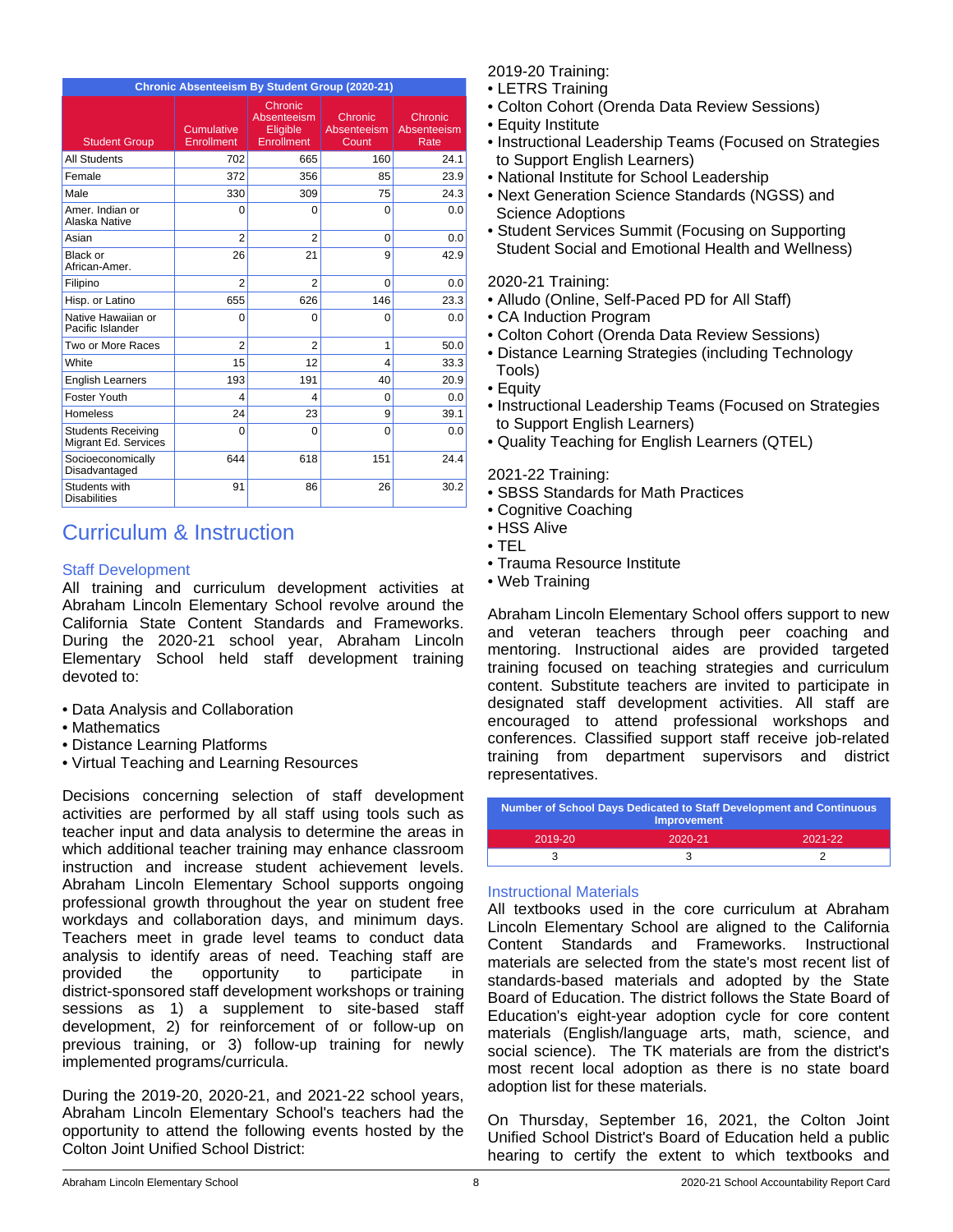instructional materials have been provided to students. The Board of Education adopted Resolution No. 22-01 which certifies as required by Education Code §60119 (1) that textbooks and instructional materials were provided to all students, including English learners, in the district to the extent that each pupil has a textbook or instructional materials, or both, to use in class and to take home, and (2) sufficient textbooks and instructional materials were provided to each student, including English learners, that are aligned to the academic content standards and consistent with the cycles and content of the curriculum frameworks in math, science, history-social science, and English/language arts.

In addition to core subject areas, districts are required to disclose in their SARCs the sufficiency of instructional materials used for their visual/performing arts curricula. During the 2021-22 school year, Colton Joint Unified School District provided each student, including English learners, enrolled in a visual/performing arts class with a textbook or instructional materials to use in class and to take home. These materials complied with the state's content standards and curriculum frameworks.

| <b>Textbooks</b>              |                                                                                     |                                           |  |  |  |
|-------------------------------|-------------------------------------------------------------------------------------|-------------------------------------------|--|--|--|
|                               | <b>Adoption Year</b> Publisher & Series                                             | <b>Pupils Lacking</b><br><b>Textbooks</b> |  |  |  |
| <b>English Language Arts</b>  |                                                                                     |                                           |  |  |  |
| 2017                          | McGraw Hill, Reading Wonders                                                        | $0\%$                                     |  |  |  |
| 2017                          | McGraw Hill Education, World of Wonders<br><b>Developing Early Learners</b>         | $0\%$                                     |  |  |  |
| <b>History-Social Science</b> |                                                                                     |                                           |  |  |  |
| 2017                          | McGraw Hill Education, World of Wonders<br><b>Developing Early Learners</b>         | $0\%$                                     |  |  |  |
| 2021                          | Teachers' Curriculum Institute, History Alive!<br>California Middle Schools Program | $0\%$                                     |  |  |  |
| <b>Mathematics</b>            |                                                                                     |                                           |  |  |  |
| 2016                          | Houghton Mifflin Harcourt, Go Math!                                                 | $0\%$                                     |  |  |  |
| 2017                          | McGraw Hill Education, World of Wonders<br>Developing Early Learners                | $0\%$                                     |  |  |  |
| <b>Science</b>                |                                                                                     |                                           |  |  |  |
| 2020                          | Accelerate Learning, STEMScopes                                                     | $0\%$                                     |  |  |  |
| 2020                          | Amplify Education, Inc., Amplify Science                                            | $0\%$                                     |  |  |  |
| 2017                          | McGraw Hill Education, World of Wonders<br><b>Developing Early Learners</b>         | $0\%$                                     |  |  |  |

# Professional Staff

### Counseling & Support Staff

Abraham Lincoln Elementary School provides professional, highly qualified staff that provide additional services and support centered on the whole student academically, physically, and mentally. The Counseling and Support Services table in this report illustrates the availability of non-instructional support staff to Abraham Lincoln Elementary School's students. Full-time equivalent (FTE) is a standard measurement used to identify an employee's regular work load on a weekly basis. For example, an FTE of 1.0 designates a full-time position and the employee is on campus and available all day every day of the week; an FTE of 0.5 indicates that the staff member is available and on campus a portion (50%) of the week.

| <b>Academic Counselors &amp; Other Support Staff</b><br>(Nonteaching Professional Staff)<br>2020-21 |                        |            |
|-----------------------------------------------------------------------------------------------------|------------------------|------------|
|                                                                                                     | No. of<br><b>Staff</b> | <b>FTE</b> |
| Academic Counselor                                                                                  | $\Omega$               | $\Omega$   |
| Counselor                                                                                           |                        | 1.0        |
| Health Assistant                                                                                    |                        | 0.6        |
| Library Media Technician                                                                            |                        | 0.8        |
| Nurse                                                                                               |                        | 0.2        |
| Psychologist                                                                                        |                        | 0.5        |
| Speech Aide                                                                                         |                        | 1.0        |
| Speech Therapist                                                                                    |                        | 1.0        |

*Note: One Full Time Equivalent (FTE) equals one staff member working full time; one FTE could also represent two staff members who each work 50% of full time.*

#### Teacher Preparation and Placement

The charts below identify the number of teachers at Abraham Lincoln Elementary School, Colton Joint Unified School District and the State who are 1) fully credentialed; 2) intern credential holders who are properly assigned; 3) teachers without credentials and misassignments; and 4) credentialed teachers who are assigned out-of-field under ESSA.

The charts also report Abraham Lincoln Elementary School information related to 1) the number of teachers on permits and waivers; 2) the number misassigned; 3) the number of vacant positions; 4) the number of credentialed teachers authorized on a permit or waiver; 5) the number of local assignment options; 6) the percent of misassignments for English Learners; and 7) the percent with no credential, permit or authorization to teach.

| <b>Teacher Preparation and</b><br><b>Placement Authorization</b><br>/ Assignment (2019-20)                   |  | School School District District State<br>Number Percent Number Percent Number Percent | <b>State</b> |
|--------------------------------------------------------------------------------------------------------------|--|---------------------------------------------------------------------------------------|--------------|
| Fully (Preliminary or<br>Clearn) Credentialed for<br>Subject and Student<br>Placement (properly<br>assigned) |  |                                                                                       |              |
| Intern Credential Holders<br><b>Properly Assigned</b>                                                        |  |                                                                                       |              |
| <b>Teachers Without</b><br>Credentials and<br>Misassignments<br>("ineffective" under ESSA)                   |  |                                                                                       |              |
| <b>Credentialed Teachers</b><br>Assigned Out-of-Field<br>("out-of-field" under ESSA)                         |  |                                                                                       |              |
| Unknown                                                                                                      |  |                                                                                       |              |
| <b>Total Teaching Positions</b>                                                                              |  |                                                                                       |              |

*Note: The data in this table is based on Full Time Equivalent (FTE) status. One FTE equals one staff memeber working full time; one FTE could also represent two staff members who each work 50 percent of full time. Additionally, an assignment is defined as a position that an educator is assigned to based on setting, subject, and grade level. An Authorization is defined as the services that an educator in authorized to provide to students.*

| <b>Teachers Without Credentials and Misassignments (Considered)</b><br>"ineffective" under ESSA) Authorization/Assignment (2019-20) | <b>Number</b> |
|-------------------------------------------------------------------------------------------------------------------------------------|---------------|
| <b>Permits and Waivers</b>                                                                                                          |               |
| Misassignments                                                                                                                      |               |
| Vacant Positions                                                                                                                    |               |
| Total Teachers Without Credentials and Misassignments                                                                               |               |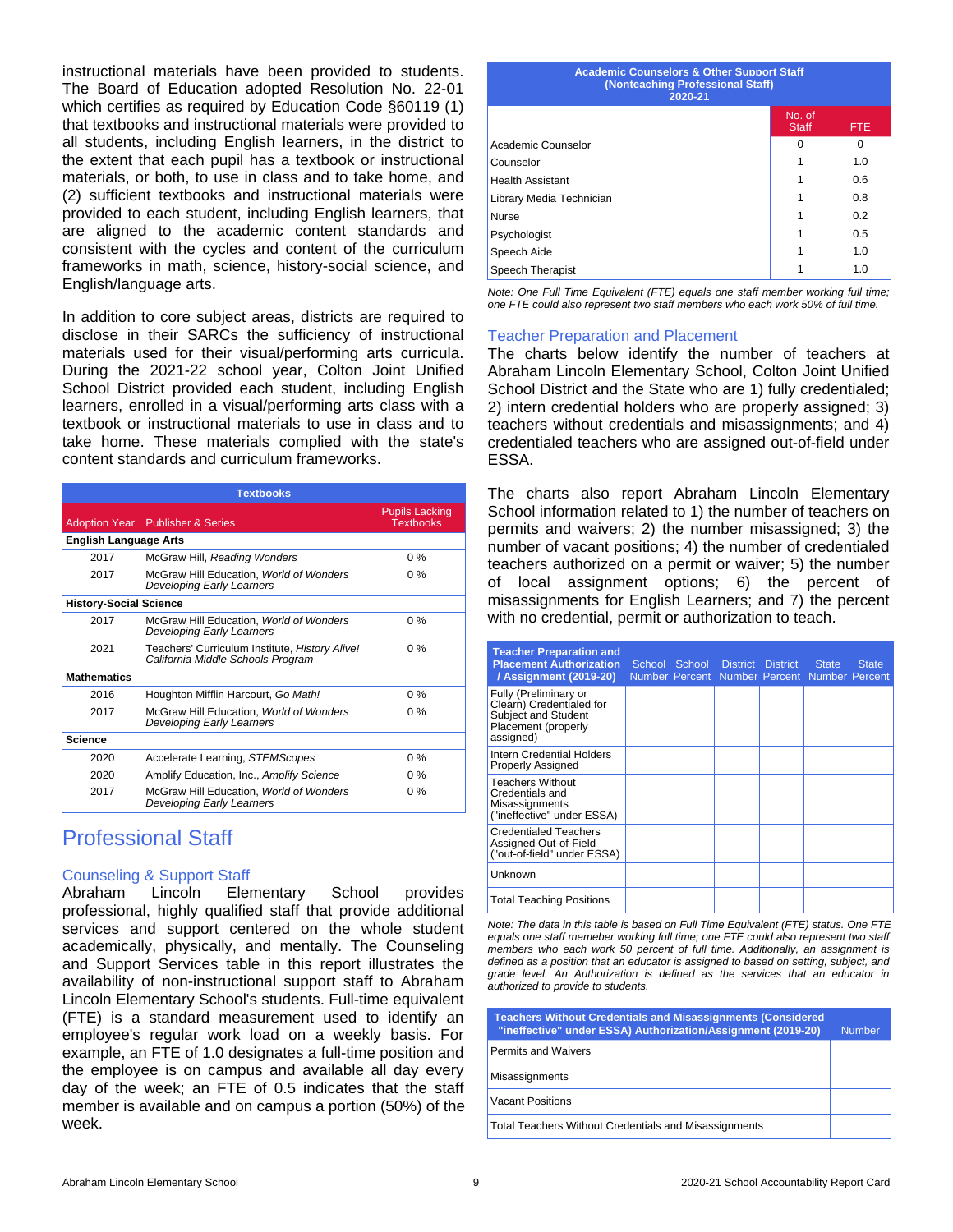| <b>Credentialed Teachers Assigned Out-of Field (Considered)</b><br>"out-of-field" under ESSA) / Indicator<br>$(2019-20)$ | Number |
|--------------------------------------------------------------------------------------------------------------------------|--------|
| Credentialed Teachers Authorized on a Permit or Waiver                                                                   |        |
| <b>Local Assigment Options</b>                                                                                           |        |
| Total Out-of-Field Teachers                                                                                              |        |
|                                                                                                                          |        |

| <b>Class Assignments / Indicator</b><br>$(2019-20)$                                                                                                    | Percent |
|--------------------------------------------------------------------------------------------------------------------------------------------------------|---------|
| Misassignments for English Learners (a percentage of all the classes<br>with English Learners taught by teachers that are misassigned)                 |         |
| No credential, permit or authorization to teach (a percentage of all the<br>classes taught by teachers with no record of an authorization to<br>teach) |         |

*Note: For more information, refer to the Updated Teacher Equity Definitions web page at https://www.cde.ca.gov/pd/ee/teacherequitydefinitions.asp*

# District Expenditures

### Salary & Budget Comparison

State law requires comparative salary and budget information to be reported to the general public. For comparison purposes, the State Department of Education has provided average salary data from school districts having similar average daily attendance throughout the state. (Note: 2019-20 salary comparison data was the most recent data available at the time this report was published.)

| <b>Teacher and Administrative Salaries</b><br>2019-20 |                 |                                                          |  |  |  |
|-------------------------------------------------------|-----------------|----------------------------------------------------------|--|--|--|
|                                                       | <b>District</b> | State Average of<br><b>Districts in Same</b><br>Category |  |  |  |
| Beginning Teacher Salary                              | \$51,358        | \$50,897                                                 |  |  |  |
| Mid-Range Teacher Salary                              | \$81,477        | \$78,461                                                 |  |  |  |
| <b>Highest Teacher Salary</b>                         | \$105,187       | \$104,322                                                |  |  |  |
| Superintendent Salary                                 | \$233,203       | \$297,037                                                |  |  |  |
| <b>Average Principal Salaries:</b>                    |                 |                                                          |  |  |  |
| <b>Elementary School</b>                              | \$128,744       | \$131,863                                                |  |  |  |
| Middle School                                         | \$139,643       | \$137,086                                                |  |  |  |
| <b>High School</b>                                    | \$153,777       | \$151,143                                                |  |  |  |
| <b>Percentage of Budget:</b>                          |                 |                                                          |  |  |  |
| <b>Teacher Salaries</b>                               | 32%             | 32%                                                      |  |  |  |
| <b>Administrative Salaries</b>                        | 5%              | 5%                                                       |  |  |  |

*For detailed information on salaries, see the CDE Certificated Salaries & Benefits Web page at http://www.cde.ca.gov/ds/fd/cs/.*

### Expenditures Per Student

For the 2019-20 school year, Colton Joint Unified School District spent an average of \$13,689 of total general funds to educate each student (based on 2019-20 audited financial statements and in accordance with calculations defined in Education Code §41372). The table in this report 1) compares the school's per pupil expenditures from unrestricted (basic) and restricted (supplemental) sources with other schools in the district and throughout the state, and 2) compares the average teacher salary at the school site with average teacher salaries at the district and state levels. Detailed information regarding salaries can be found at the CDE website at www.cde.ca.gov/ds/fd/ec/ and www.cde.ca.gov/ds/fd/cs/. (The figures shown in the table below reflect the direct cost of educational services, per ADA, excluding food services, facilities acquisition and construction, and certain other expenditures.)

In addition to general fund state funding, Colton Joint Unified School District receives state and federal categorical funding for special programs. For the 2019-20 school year, the district received categorical, special education, and support programs funds for:

- After School Education & Safety (ASES)
- After School Kids Code Grant Pilot Program
- California Clean Energy Jobs Act
- Career and Technical Education Programs
- Education Protection Account
- Lottery: Instructional Materials
- Medi-Cal Billing Option
- On-Behalf Pension Contributions
- Other Local: Locally defined
- State COVID Relief Funding
- Special Education
- State Lottery
- Title I
- Title II
- Title III
- Title IV

| <b>Expenditures Per Pupil and School Site Teacher Salaries</b><br>2019-20 |                                  |                 |                              |              |                                     |  |
|---------------------------------------------------------------------------|----------------------------------|-----------------|------------------------------|--------------|-------------------------------------|--|
|                                                                           | <b>Dollars Spent per Student</b> |                 |                              |              |                                     |  |
|                                                                           | School                           | <b>District</b> | % Diff.<br>School &<br>Dist. | <b>State</b> | % Diff.<br>School &<br><b>State</b> |  |
| Total**                                                                   | \$6,501                          | N/A             | N/A                          | N/A          | N/A                                 |  |
| Restricted                                                                | \$305                            | N/A             | N/A                          | N/A          | N/A                                 |  |
| Unrestricted                                                              | \$6,196                          | \$6,903         | 89.75                        | \$8.444      | 73.38                               |  |
| Average<br>Teacher<br>Salarv                                              | \$88,459                         | \$85,939        | 102.93                       | \$84.665     | 104.48                              |  |

with N/A values do not require data.

# C Data

#### *DataQuest*

DataQuest is an online data tool located on the CDE DataQuest web page at http://dq.cde.ca.gov/dataquest/ that contains additional information about Abraham Lincoln Elementary School and comparisons of the school to the district and the county. DataQuest is a dynamic system that provides reports for school accountability (e.g., test data, enrollment, high school graduates, dropouts, course enrollments, staffing and data regarding English learners).

### California School Dashboard

The California School Dashboard (Dashboard) https://www.caschooldashboard.org/ reflects California's new accountability and continuous improvement system and provides information about how LEAs and schools are meeting the needs of California's diverse student population. The Dashboard contains reports that display the performance of LEAs, schools, and student groups on a set of state and local measures to assist in identifying strengths, challenges, and areas in need of improvement.

|   | \$104,322 | Average<br>Teacher Sa |
|---|-----------|-----------------------|
|   | \$297.037 | Note: Cells           |
| 4 | \$131,863 | <b>SARC</b>           |
|   | \$137.086 |                       |